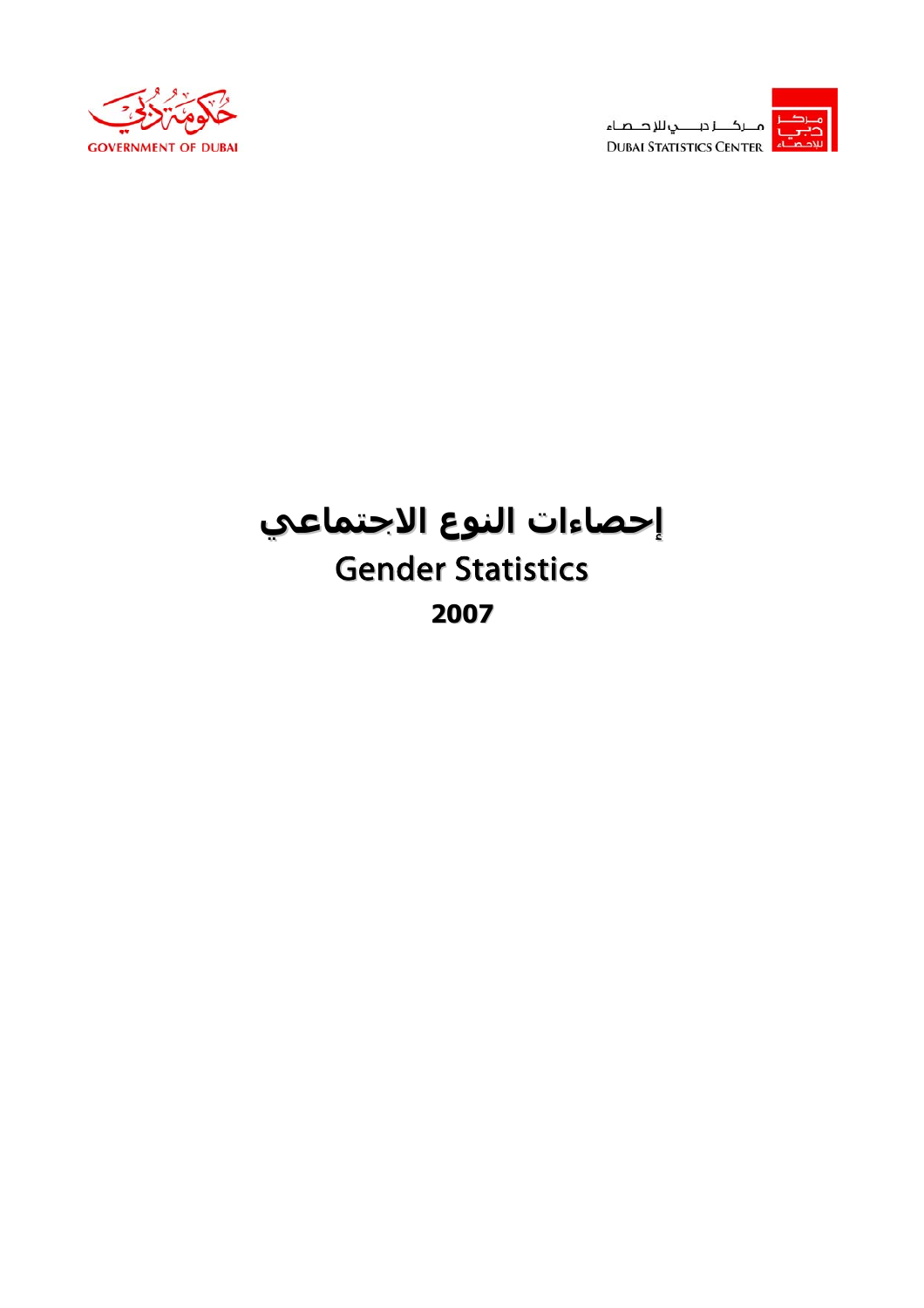# المحتويات Index

| Subject                            | رقم الصفحة<br>Page No.  | الموضوع       |
|------------------------------------|-------------------------|---------------|
| <b>Population &amp; Households</b> | $\overline{2}$          | السكان والأسر |
| Marital                            | $\overline{\mathbf{4}}$ | الزواجية      |
| Education                          | 6                       | التعليم       |
| Health                             | 8                       | الصحة         |
| <b>Labor Force</b>                 | 8                       | القوى العاملة |
| <b>Definitions</b>                 | 12                      | التعاريف      |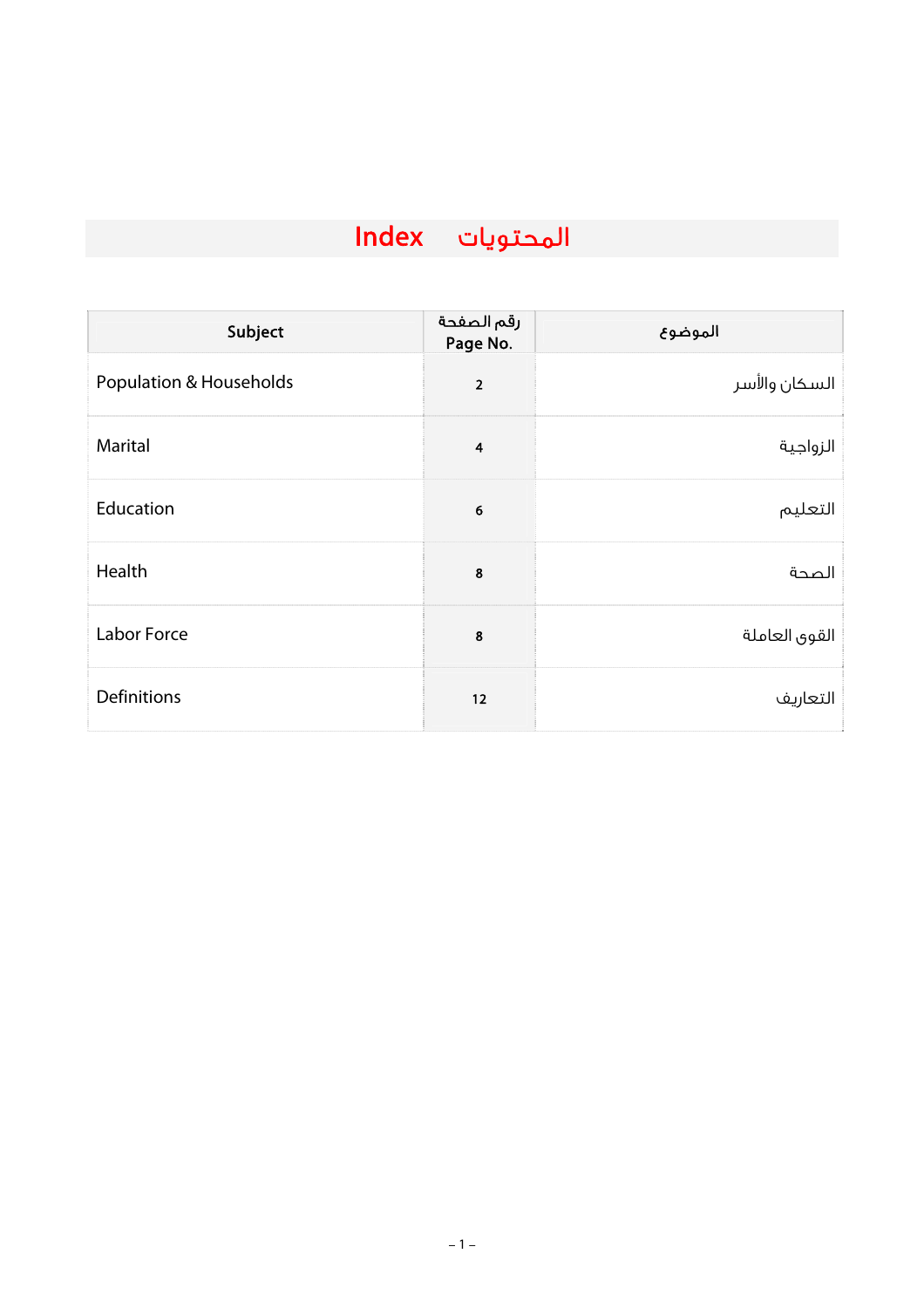# التوزيع النسبي للسكان لسنوات مختارة حسب الجنس - إمارة دبي Percentage Distribution of Population for Selected Years by Gender - Emirate of Dubai

|              |             |          | Fable (01 - 01) |
|--------------|-------------|----------|-----------------|
| المجموع      | Gender      | الجنس    | السنوات         |
| <b>Total</b> | أنثى Female | ذكر Male | Years           |
| 183,187      | 29.7        | 70.3     | 1975            |
| 276,301      | 32.1        | 67.9     | 1980            |
| 370,788      | 33.3        | 66.7     | 1985            |
| 610,926      | 33.5        | 66.5     | 1993            |
| 689,420      | 30.6        | 69.4     | 1995            |
| 862,387      | 29.1        | 70.9     | 2000            |
| 1,321,453    | 25.1        | 74.9     | 2005            |
| 1,529,792    | 23.9        | 76.1     | 2007            |

المصدر: الكتاب الإحصائي السنوي، 2007 2007 ,Yearbook Statistical :Source







|                                   |                          |                         |                |             | جدول ( 02 – 01 ) Table          |
|-----------------------------------|--------------------------|-------------------------|----------------|-------------|---------------------------------|
| نسبة النوع<br><b>Gender Ratio</b> | فجوة النوع<br>Gender Gap | المجموع<br><b>Total</b> | أنثى<br>Female | ذكر<br>Male | فئات العمر<br><b>Age Groups</b> |
| 115.1                             | 7.0                      | 182,293                 | 46.5           | 53.5        | $14 - 0$                        |
| 120.3                             | 9.2                      | 49,750                  | 45.4           | 54.6        | $19 - 15$                       |
| 247.2                             | 42.4                     | 156,058                 | 28.8           | 71.2        | $24 - 20$                       |
| 455.6                             | 64.0                     | 824,132                 | 18.0           | 82.0        | $39 - 25$                       |
| 426.3                             | 62.0                     | 277,351                 | 19.0           | 81.0        | 54-40                           |
| 318.4                             | 52.2                     | 31,528                  | 23.9           | 76.1        | $64 - 55$                       |
| 156.4                             | 22.0                     | 8,680                   | 39.0           | 61.0        | $+65$                           |
| 316.7                             | 52.0                     | 1,529,792               | 24.0           | 76.0        | المجموع Total                   |

المصدر: التقديرات السكانية، 2007 2007 ,Estimates Population :Source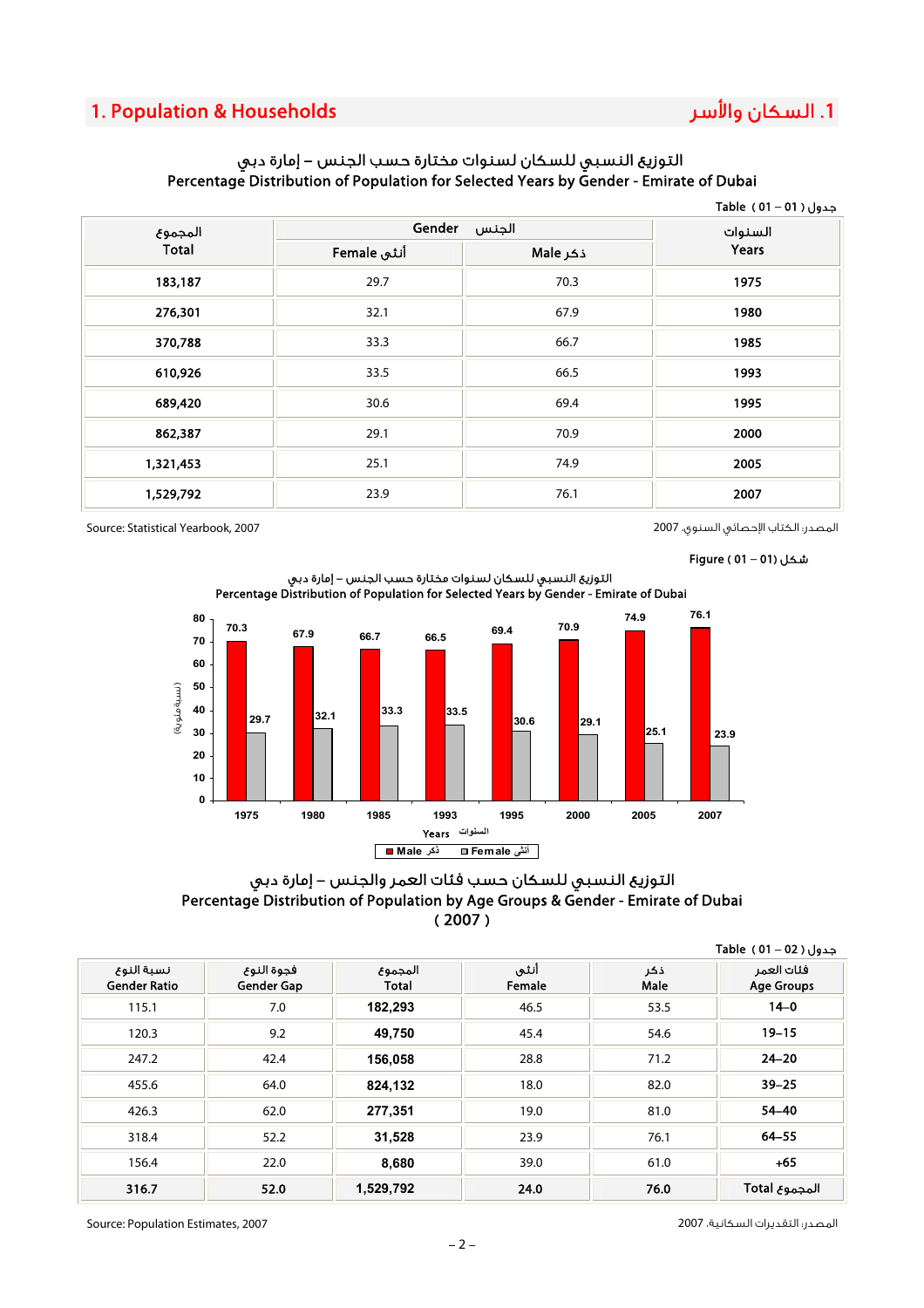#### الهرم السكاني - إمارة دبي Population Pyramid - Emirate of Dubai



إنــــثى Females ذآـــر Males

# وسيط العمر للسكان (سنة) حسب الجنس لسنوات مختارة - إمارة دبي Population Median Age (Year) by Gender in Selected Years - Emirate of Dubai

|                |             | جدول ( 03 – 01 ) Table |
|----------------|-------------|------------------------|
| أنثى<br>Female | ذكر<br>Male | السنوات<br>Years       |
| 23.5           | 31.4        | 1993                   |
| 26.4           | 27.6        | 2000                   |
| 27.7           | 32.1        | 2005                   |
| 27.7           | 32.1        | 2007                   |

Source: General Population and Housing Censuses 1993, 2000, 2005 & Population Estimates 2007

المصدر: التعدادات العامة للسكان والمساكن 1993، 2000، 2005 والتقديرات السكانية 2007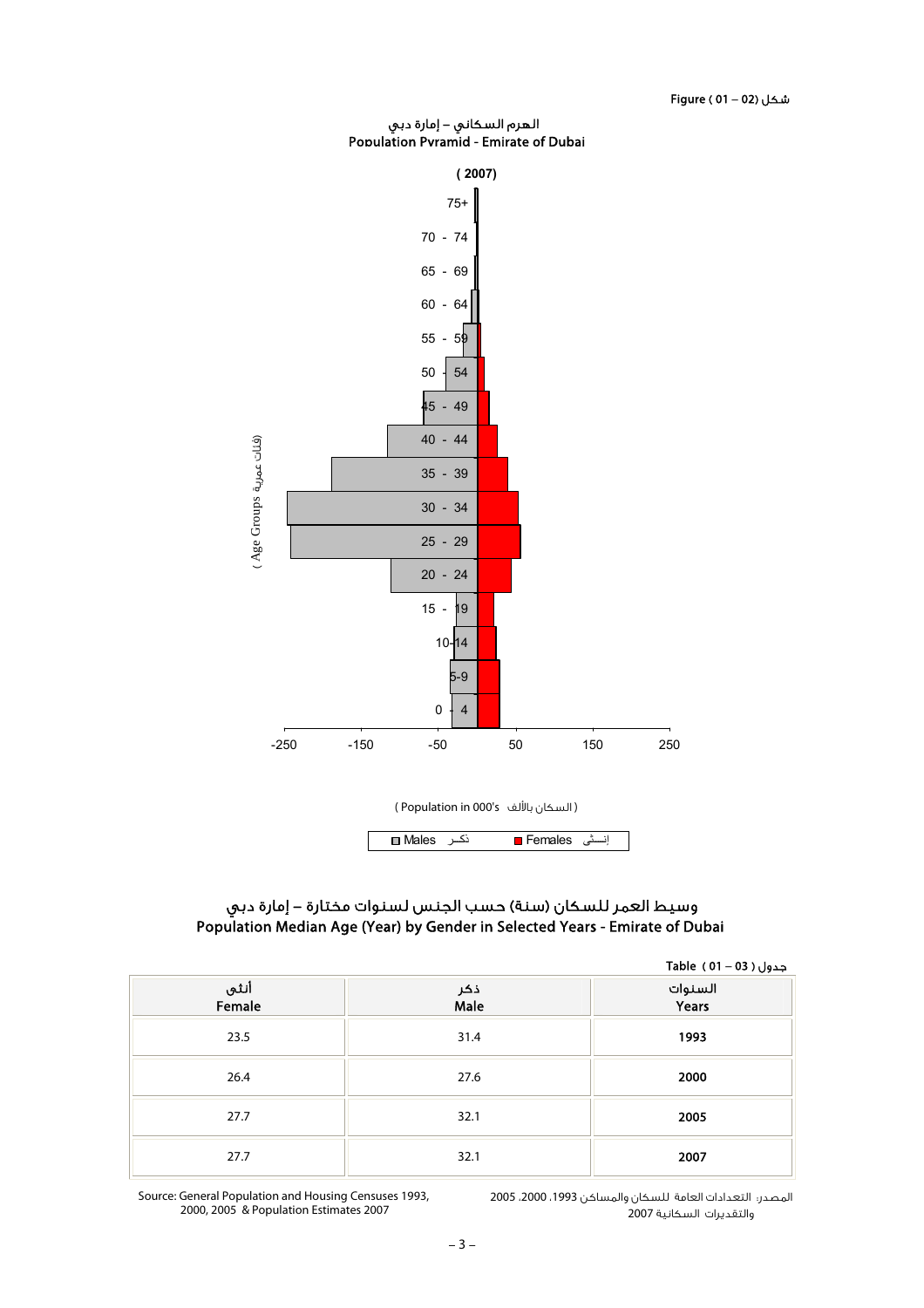# متوسط الأسرة المعيشية (فرد) لسنوات مختارة - إمارة دبي Average Household Size (Person) in Selected Years - Emirate of Dubai

#### جدول ( 04 **–** 01 ) Table

| متوسط الأسرة المعيشية<br>Average Household Size | السنوات<br>Years |
|-------------------------------------------------|------------------|
| 4.6                                             | 1993             |
| 4.4                                             | 2000             |
| 4.2                                             | 2005             |
| 4.1                                             | 2007             |

Source: General Population and Housing Censuses 1993, 2000, 2005 & Population Estimates 2007

المصدر: التعدادات العامة للسكان والمساكن 1993، 2000، 2005 والتقديرات السكانية 2007



 متوسط الأسرة المعيشية لسنوات مختارة - إمارة دبي Average Household Size in Selected Years - Emirate of Dubai



# متوسط العمر وقت الزواج الأول (سنة) حسب الجنس- إمارة دبي Singulate Mean Age at First Marriage (Year) by Gender - Emirate of Dubai ( 2005 )

جدول ( 01 **–** 02 ) Table

| فجوة النوع<br>Gender Gap | متوسط العمر وقت<br>الزواج الأول<br><b>SMAM</b> | الجنس<br>Gender |
|--------------------------|------------------------------------------------|-----------------|
|                          | 24.6                                           | رجال Men        |
| 3.5                      | 21.1                                           | Women نساء      |
|                          | 22.9                                           | المجموع Total   |

Source: General Population and Housing Census 2005 2005 والمساكن للسكان العام التعداد :المصدر

<sup>.</sup>2 الزواجية Marital 2.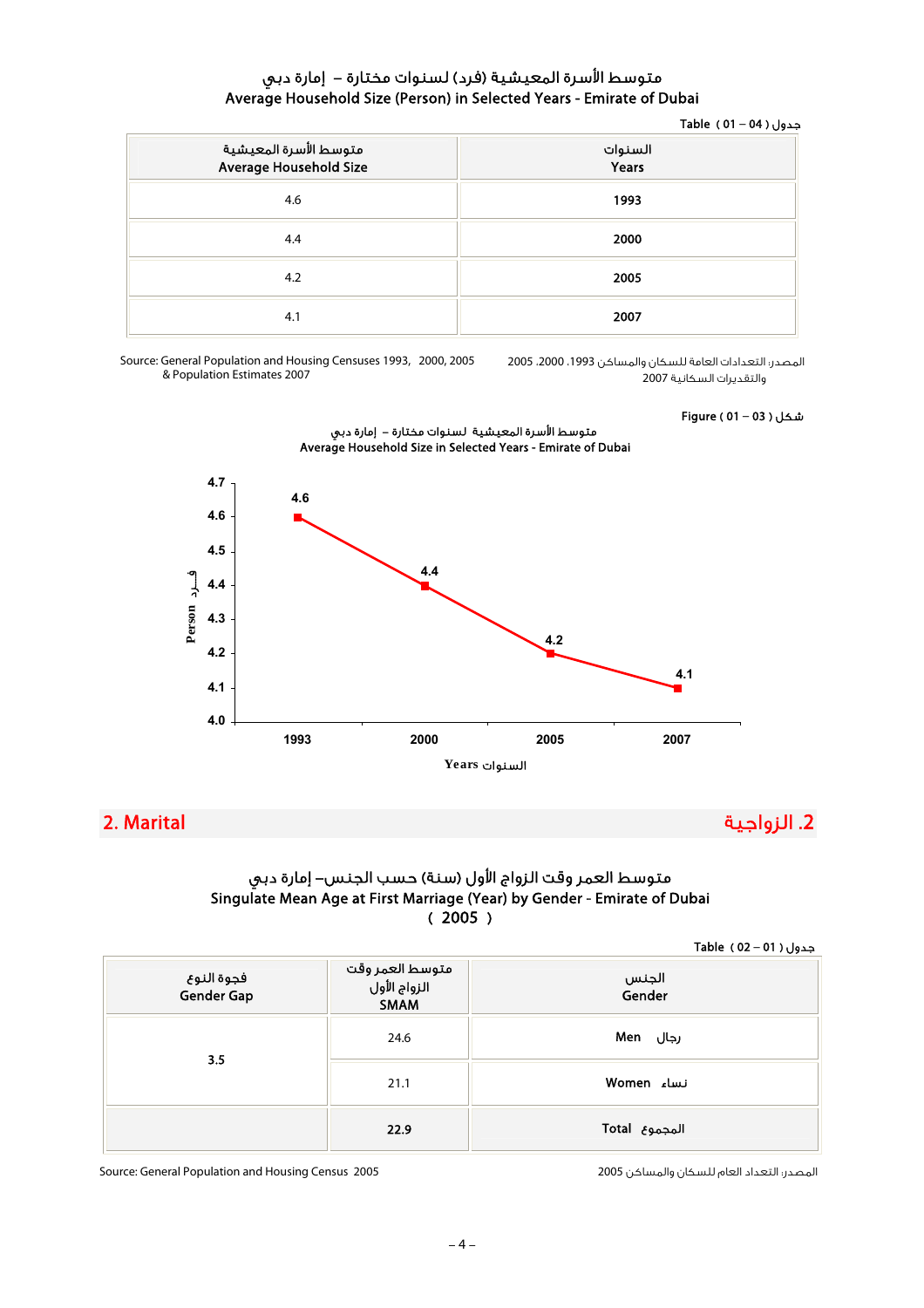#### متوسط العمر وقت الزواج الأول حسب الجنس – إمارة دبي<br>عمد Conder - Eirst Marriage by Gonder - Emirate ( 2005 ) Singulate Mean Age at First Marriage by Gender - Emirate of Dubai



# معدلات الزواج والطلاق الخام، إمارة دبي Crud Marriage & Divorce Rates - Emirate of Dubai  $(2005 - 2007)$

جدول ( 02 **–** 02 ) Table

| معدل الطلاق الخام<br>Crud Divorce Rate<br>(000) | معدل الزواج الخام<br>Crud Marriage Rate<br>(000) | السنوات<br>Years |
|-------------------------------------------------|--------------------------------------------------|------------------|
| 0.4                                             | 1.8                                              | 2005             |
| 0.7                                             | 2.0                                              | 2006             |
| 0.4                                             | 2.1                                              | 2007             |

المصدر: الكتاب الإحصائي السنوي 2007 2007 2007 2007 2007 2007 Source: Statistical Yearbook 2007

# التوزيع النسبي للسكان 15 سنة فأكثر حسب الحالة الزواجية والجنس - إمارة دبي Percentage Distribution of Population Aged 15+ by Marital Status & Gender - Emirate of Dubai ( 2006 )

جدول ( 03 **–** 02 ) Table

| المجموع      | Gender الجنس |          | الحالة الزواجية         |
|--------------|--------------|----------|-------------------------|
| <b>Total</b> | Women رنساء  | Nen رجال | <b>Marital Status</b>   |
| 29.8         | 27.3         | 30.5     | لم يتزوج أبدآ<br>Single |
| 68.1         | 68.2         | 68.1     | متـزوج<br>Married       |
| 1.4          | 2.2          | 1.2      | مطلق<br><b>Divorced</b> |
| 0.7          | 2.3          | 0.2      | أرمــل<br>Widowed       |
| 100.0        | 100.0        | 100.0    | المجموع<br><b>Total</b> |

المصدر: مسح خصائص القوى العاملة .2006 2006. Survey Characteristics Force Labor :Source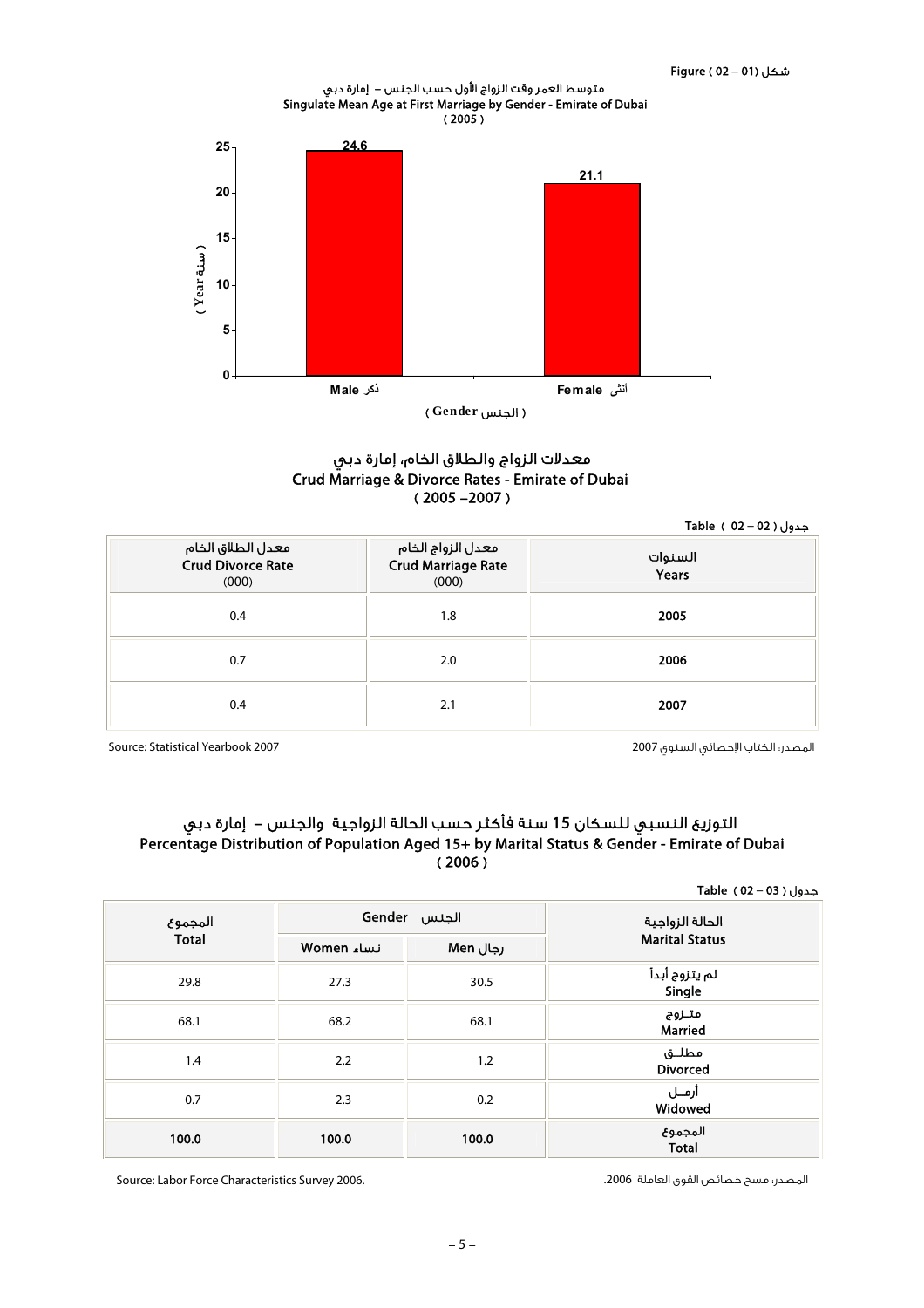# معدل الأمية في التعدادات للسكان 15 سنة فأكثر حسب الجنس - إمارة دبي Illiteracy Rate in Censuses For Population Aged 15+ by Gender - Emirate of Dubai ( 2000 ، 2005 )

#### جدول ( 01 **–** 03 ) Table

|                  | Gender الجنس |          |                  |
|------------------|--------------|----------|------------------|
| المجموع<br>Total | انساء Women  | رجال Men | السنوات<br>Years |
| 9.8              | 8.6          | 10.2     | 2000             |
| 6.1              | 3.9          | 6.7      | 2005             |

Source: General Population and Housing Censuses 2000, 2005 2005 ،2000 والمساكن للسكان العامة التعدادات :المصدر

# التوزيع النسبي للسكان 15 سنة فأكثر حسب المستوى التعليمي والجنس - إمارة دبي Percentage Distribution of Population Aged 15+ by Educational Level & Gender - Emirate of Dubai ( 2005 )

|  |  |  | Fable (03 – 02) |
|--|--|--|-----------------|
|--|--|--|-----------------|

| دليل المساواة<br><b>Gender Equity Index</b> | فجوة النوع<br><b>Gender Gap</b> | نساء<br>Women | رجال<br>Men | المستوى التعليمى<br><b>Educational Level</b>        |
|---------------------------------------------|---------------------------------|---------------|-------------|-----------------------------------------------------|
| 1.9                                         | $-32.2$                         | 66.1          | 33.9        | آمن<br><b>Illiterate</b>                            |
| 1.2                                         | $-7.8$                          | 53.9          | 46.1        | يقرأ ويكتب<br>Literate                              |
| 0.9                                         | 6.2                             | 46.9          | 53.1        | مؤهل أقل من المتوسط<br>Less Than Intermediate Deg.  |
| 1.0                                         | $-0.6$                          | 50.3          | 49.7        | ثانوية<br>Secondary                                 |
| 1.1                                         | $-3.2$                          | 51.6          | 48.4        | دون الحامعة<br><b>Under University .Deg</b>         |
| 0.9                                         | 5.2                             | 47.4          | 52.6        | جامعة فما فوق<br><b>University Deg. &amp; Above</b> |
| 1.0                                         | $-0.4$                          | 50.2          | 49.8        | المجموع<br><b>Total</b>                             |

Source: General Population and Housing Censuses 2005 2005 والمساكن للسكان العام التعداد :المصدر

## عدد الطلبة في المدارس حسب المرحلة التعليمية والجنس - إمارة دبي Number of Students in Schools by Educational Stage & Gender - Emirate of Dubai ( 2006/2007 )

جدول ( 03 **–** 03 ) Table

| المجموع      |             | Gender الجنس | المرحلة التعليمية          |
|--------------|-------------|--------------|----------------------------|
| <b>Total</b> | أنثى Female | ذكر Male     | <b>Educational Stage</b>   |
| 27,641       | 13,290      | 14,351       | رياض أطفال<br>Kindergarten |
| 70,969       | 33,941      | 37,028       | حلقة أولى<br>Cycle 1       |
| 47,660       | 22,670      | 24,990       | حلقة ثانية<br>Cycle 2      |
| 30,175       | 15,015      | 15,160       | تانوي<br>Secondary         |

المصدر: الكتاب الإحصائي السنوي 2007 2007 Yearbook Statistical :Source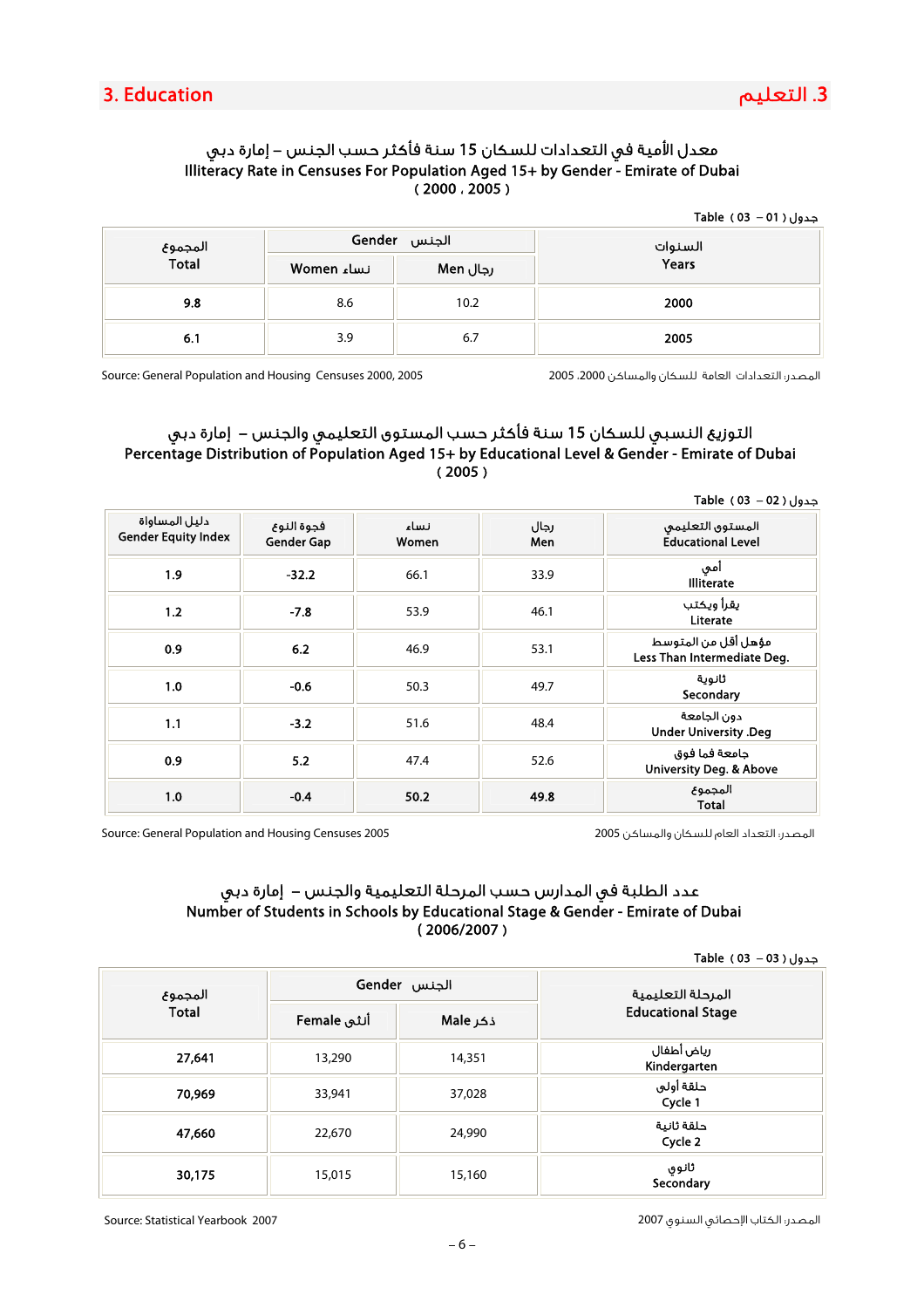#### عدد الطلبة حسب المرحلة التعليمية والجنس - إمارة دبي Number of Students by Educational Stage & Gender - Emirate of Dubai  $(2004/2005 - 2006/72007)$



#### عدد الطلبة المسجلون والخريجون في الكليات حسب الجنس - إمارة دبي Number of Registered & Graduates Students in Colleges by Gender - Emirate of Dubai  $(2004/2005 - 2006/2007)$

جدول ( 04 **–** 03 ) Table

|             | الخريجون Graduates | المسجلون Registered |          | السنوات   |  |
|-------------|--------------------|---------------------|----------|-----------|--|
| أنٹو Female | ذكر Male           | أنثى Female         | ذكر Male | Years     |  |
| 1,556       | 1,007              | 7,623               | 5,414    | 2005/2004 |  |
| 1,498       | 988                | 8,220               | 6,245    | 2006/2005 |  |
| 1,850       | 2,205              | 9,453               | 9,954    | 2007/2006 |  |

المصدر: الكتاب الإحصائي السنوي 2007 2007 2007 2007 2007 2007 Source: Statistical Yearbook 2007

# التوزيع النسبي للمعلمين $\bullet$  حسب المرحلة التعليمية والجنس – إمارة دبي Percentage Distribution of Teachers\* by Educational Stage & Gender - Emirate of Dubai ( 2006 **/** 2007 )

#### جدول (05 **–** 03 ) Table

| دليل المساواة<br><b>Gender Equity</b><br>Index | فجوة النوع<br><b>Gender Gap</b> | نساء<br>Women | رجال<br>Men | المرحلة التعليمية          |
|------------------------------------------------|---------------------------------|---------------|-------------|----------------------------|
| 100.0                                          | $-100.0$                        | 100.0         | 0.0         | رياض أطفال<br>Kindergarten |
| 10.6                                           | $-82.8$                         | 91.4          | 8.6         | حلقة أولى<br>Cycle 1       |
| 1.3                                            | $-11.8$                         | 55.9          | 44.1        | حلقة ثانية<br>Cycle 2      |
| 1.5                                            | $-19.0$                         | 59.5          | 40.5        | ثانوي<br>Secondary         |
| 2.6                                            | $-44.6$                         | 72.3          | 27.7        | المجموع<br><b>Total</b>    |

\* In Governmental Education

Source: Statistical Yearbook 2007

@ في التعليم الحكومي

المصدر: الكتاب الإحصائي السنوي 2007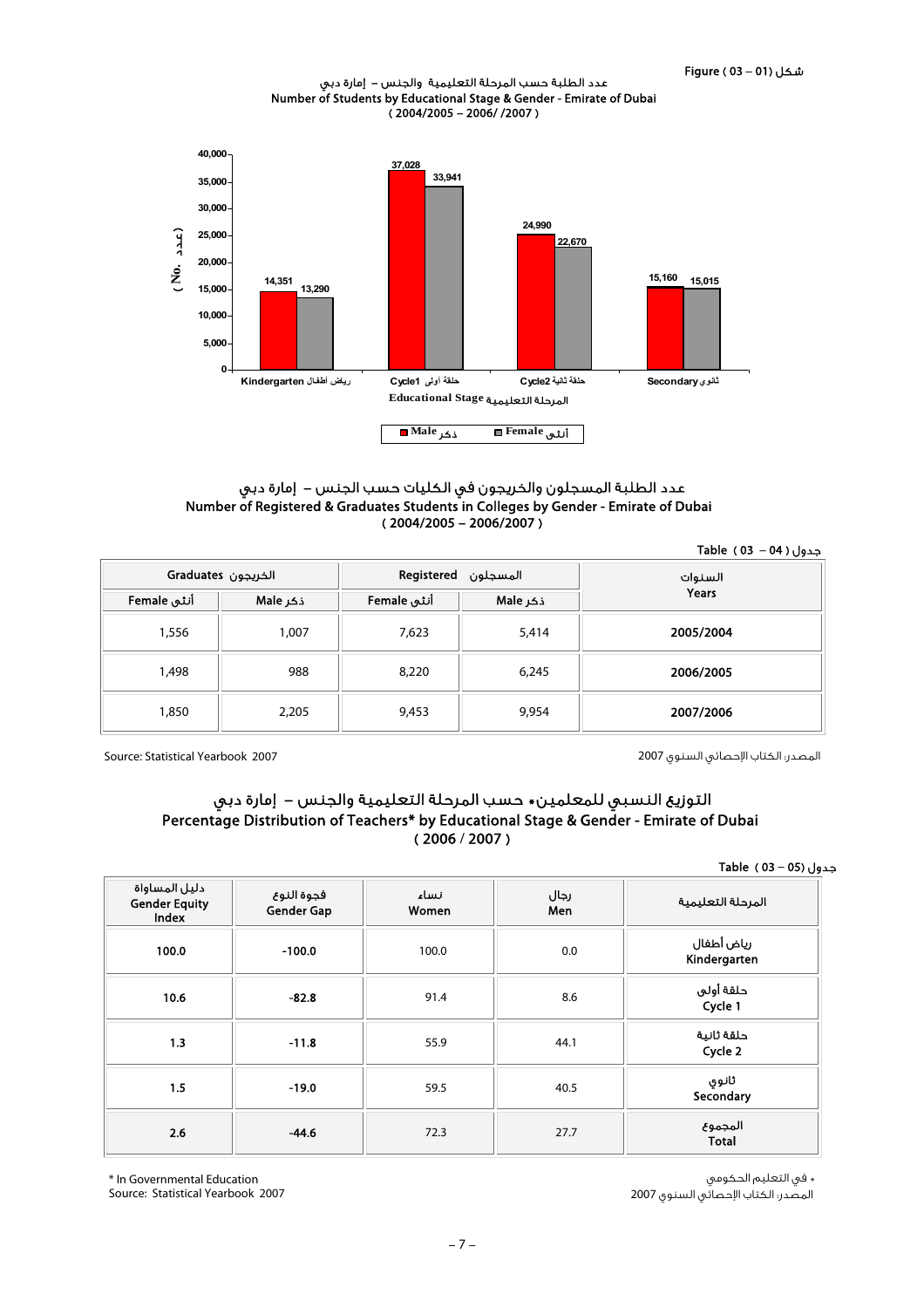

# توقع الحياة وقت الولادة (سنة) حسب الجنس - إمارة دبي Life Expectancy at Birth (Year) by Gender - Emirate of Dubai ( 2007 )

#### جدول ( 01 **–** 04 ) Table

| توقع الحياة وقت الولادة<br>Life Expectancy at Birth | الجنس<br>Gender  |
|-----------------------------------------------------|------------------|
| 75.8                                                | ذكر<br>Male      |
| 75.7                                                | أنٹى<br>Female   |
| 75.6                                                | المجموع<br>Total |

المصدر: مركز دبي للإحصاء – جداول الحياة 2007 2007 2007 2007 2007 2007 2007 Source: Dubai Statistics Center , Life Tables 2007

# .5 القوى العاملة Force Labor 5.

# معدلات المشاركة الاقتصادية المنقحة للسكان 15 سنة فأكثر حسب الجنس لسنوات مختارة- إمارة دبي Refined Activity Rates For Population Aged 15+ by Gender For Selected Years - Emirate of Dubai

|              |              |                  | - جدول ( 01 – 05 ) Table |
|--------------|--------------|------------------|--------------------------|
| المجموع      | الجنس Gender | السنوات<br>Years |                          |
| <b>Total</b> | Women ساء    | Nen رجال         |                          |
| 75.6         | 30.2         | 93.9             | 1993                     |
| 80.2         | 36.4         | 95.0             | 2000                     |
| 86.1         | 48.7         | 96.6             | 2005                     |
| 81.8         | 36.7         | 94.3             | 2006                     |

 Source: General Population and Housing Censuses (1993, 2000, 2005 ) ( 2005 ،2000 ،1993 ) والمساكن للسكان العامة التعدادات :المصدر مسح خصائص القوى العاملة .2006 2006. Survey Characteristics Force Labor

### شكل (01 **–** 05 ) Figure



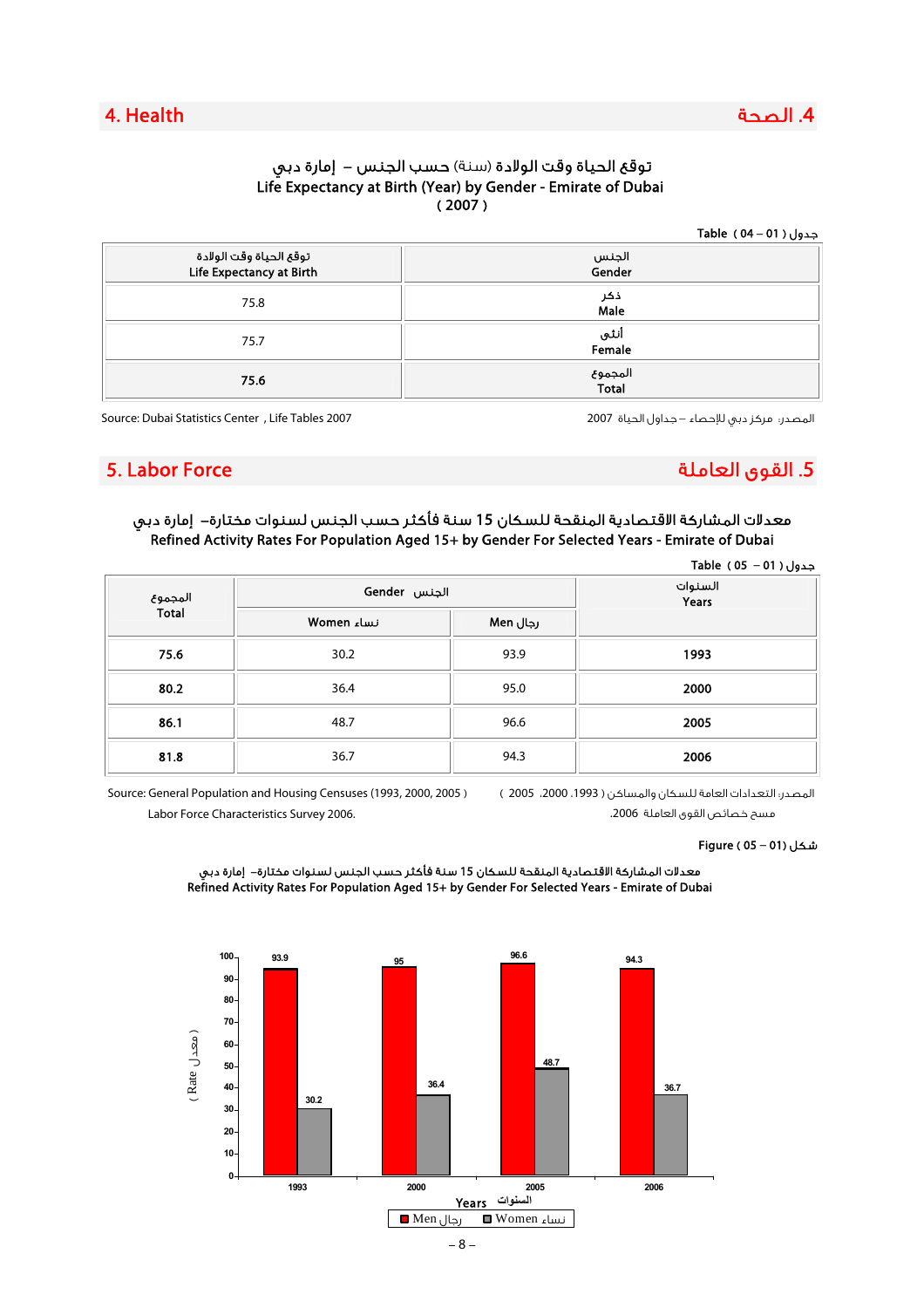# التوزيع النسبي للسكان النشيطين اقتصادياً 15 سنة فأكثر حسب الجنس - إمارة دبي Percentage Distribution of Economically Active Population Aged 15+ by Gender - Emirate of Dubai ( 2006 )

#### جدول ( 02 **–** 05 ) Table

| الجنس Gender |           | النشيطون اقتصاديأ          |  |
|--------------|-----------|----------------------------|--|
| Women نساء   | ارجال Men | <b>Economically Active</b> |  |
| 93.5         | 97.9      | مشتغل                      |  |
| 6.5          | 2.1       | متعطل                      |  |
| 100.0        | 100.0     | المجموع Total              |  |

Source: Labor Force Characteristics Survey 2006

المصدر؛ مسح خصائص القوى العاملة 2006

شكل (02 **–** 05 ) Figure

 التوزيع النسبي للسكان النشيطين اقتصادياً 15 سنة فأكثر حسب الجنس - إمارة دبي Percentage Distribution of Economically Active Population Aged 15+ by Gender - Emirate of Dubai ( 2006 )



# التوزيع النسبي للمشتغلين 15 سنة فأكثر حسب الجنس وفئات العمر- إمارة دبي Percentage Distribution of Employed Aged 15+ by Gender & Broad Age Groups - Emirate of Dubai ( 2006 )

|              |          | Fable (05 - 03)         |
|--------------|----------|-------------------------|
| الجنس Gender |          | فئات العمر              |
| نساء Women   | رجال Men | <b>Broad Age Groups</b> |
| 25.8         | 74.2     | $19 - 15$               |
| 16.3         | 83.7     | $24 - 20$               |
| 9.3          | 90.7     | $39 - 25$               |
| 6.6          | 93.4     | 54-40                   |
| 5.0          | 95.0     | 64-55                   |
| 7.4          | 92.6     | $+65$                   |
| 9.3          | 90.7     | المجموع Total           |

المصدر: مسح خصائص القوى العاملة 2006 2006 Survey Characteristics Force Labor :Source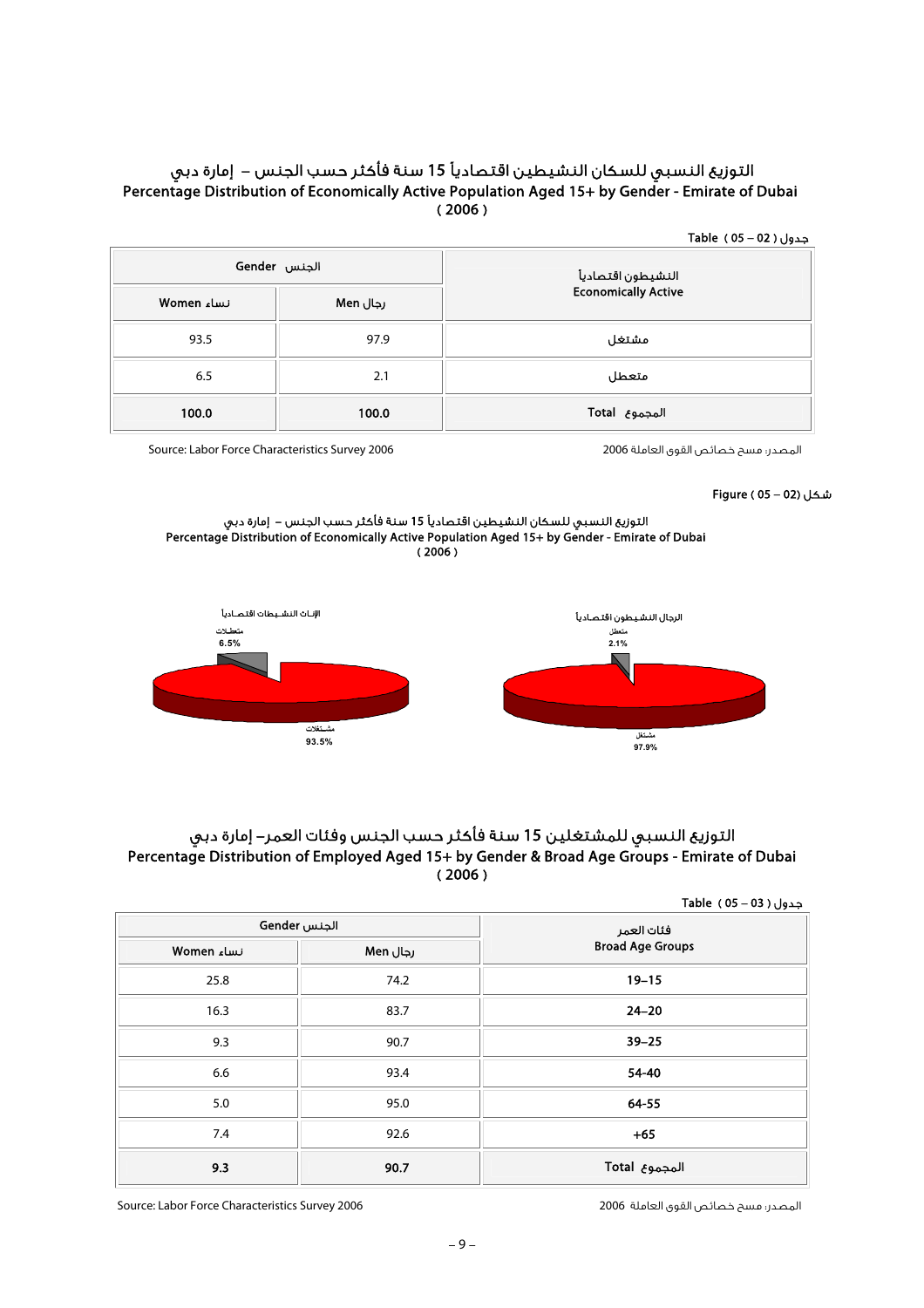### التوزيع النسبي للسكان غير النشيطين اقتصادياً 15 سنة فأكثر حسب الجنس - إمارة دبي Percentage Distribution of Not Economically Active Population Aged 15+ by Gender - Emirate of Dubai ( 2006 )

جدول ( 04 **–** 05 ) Table

| Gender الجنس |          | فئات العمر                            |
|--------------|----------|---------------------------------------|
| Women رلساء  | رجال Men | <b>Broad Age Groups</b>               |
| 100.0        | 0.0      | متفرغة للأعمال المنزلية<br>Housewife  |
| 41.5         | 58.5     | طالب متفرغ للدراسة Full Time Student  |
| 0.0          | 100.0    | Does Not Want to Work فير راغب بالعمل |
| 37.8         | 62.2     | أخرى Other                            |
| 76.8         | 23.2     | المجموع Total                         |

المصدر: مسح خصائص القوى العاملة 2006 2006 Survey Characteristics Force Labor :Source

شكل (03 **–** 05 ) Figure





## معدلات البطالة بين أفراد قوة العمل الذين أعمارهم 15 سنة فأكثر حسب الجنس لسنوات مختارة- إمارة دبي Unemployment Rates Among Labor Force Aged 15+ by Gender For Selected Years Emirate of Dubai

جدول ( 05 **–** 05 ) Table

|                  |             |              | $1400 \times 102$ $02109$ |
|------------------|-------------|--------------|---------------------------|
| المجموع<br>Total |             | الجنس Gender | السنوات<br>Years          |
|                  | انساء Women | رجال Men     |                           |
| 1.4              | 2.2         | 1.3          | 1993                      |
| 1.7              | 4.4         | 1.4          | 2000                      |
| 1.7              | 1.7         | 1.2          | 2005                      |
| 2.5              | 6.5         | 2.1          | 2006                      |

المصدر: مسح خصائص القوى العاملة 2006 2006 Survey Characteristics Force Labor :Source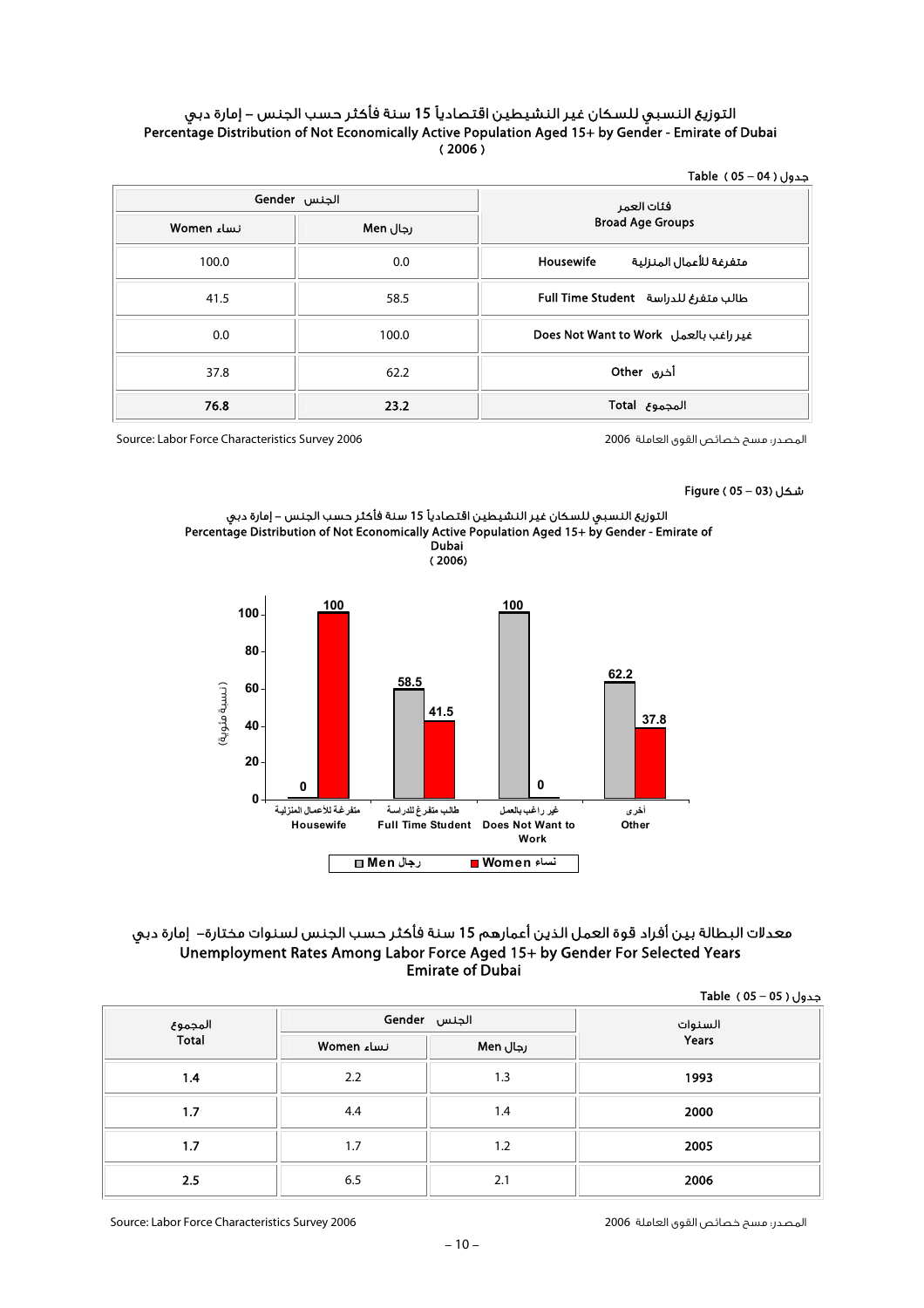شكل (04 **–** 05 ) Figure



#### معدلات البطالة حسب الجنس - إمارة دبي Unemployment Rates by Gender - Emirate of Dubai ( 2006)

### التوزيع النسبي للمشتغلين الذين أعمارهم 15 سنة فأكثر حسب فئات الدخل الشهري من العمل والجنس إمارة دبي Percentage Distribution of Employed Aged 15+ by Monthly Income Categories & Gender Emirate of Dubai ( 2006 )

|                                                |                                 |               |             | جدول ( 06 – 05 ) Table                 |
|------------------------------------------------|---------------------------------|---------------|-------------|----------------------------------------|
| دليل المساواة<br><b>Gender Equity</b><br>Index | فجوة النوع<br><b>Gender Gap</b> | نساء<br>Women | رجال<br>Men | فئات الدخل<br><b>Income Categories</b> |
| 1.4                                            | $-8.1$                          | 29.1          | 21.0        | 1000 >                                 |
| 0.4                                            | 21.0                            | 16.4          | 37.4        | 2999-1000                              |
| 1.2                                            | $-2.7$                          | 16.3          | 13.6        | 4999-3000                              |
| 1.7                                            | $-10.5$                         | 25.1          | 14.6        | 9999-5000                              |
| 1.2                                            | $-1.9$                          | 11.0          | 9.1         | 19999-10000                            |
| 0.5                                            | 2.3                             | 2.1           | 4.4         | $+20000$                               |

المصدر: مسح خصائص القوى العاملة 2006 2006 Survey Characteristics Force Labor :Source